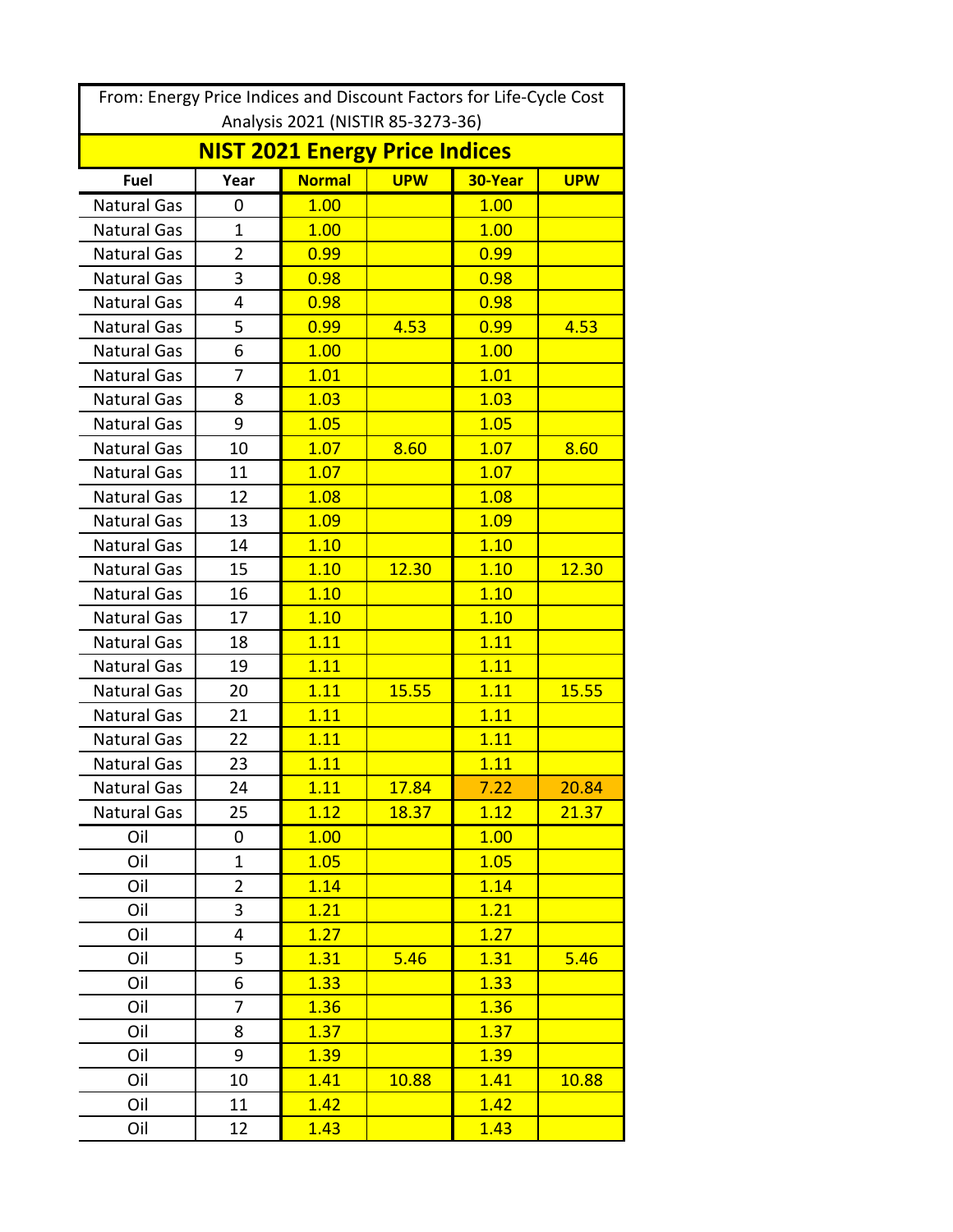| Oil         | 13             | 1.44 |       | 1.44 |       |
|-------------|----------------|------|-------|------|-------|
| Oil         | 14             | 1.45 |       | 1.45 |       |
| Oil         | 15             | 1.45 | 15.78 | 1.45 | 15.78 |
| Oil         | 16             | 1.46 |       | 1.46 |       |
| Oil         | 17             | 1.48 |       | 1.48 |       |
| Oil         | 18             | 1.48 |       | 1.48 |       |
| Oil         | 19             | 1.50 |       | 1.50 |       |
| Oil         | 20             | 1.51 | 20.14 | 1.51 | 20.14 |
| Oil         | 21             | 1.52 |       | 1.52 |       |
| Oil         | 22             | 1.53 |       | 1.53 |       |
| Oil         | 23             | 1.54 |       | 1.54 |       |
| Oil         | 24             | 1.54 | 23.29 | 9.99 | 27.45 |
| Oil         | 25             | 1.55 | 24.03 | 1.55 | 28.19 |
| Electricity | 0              | 1.00 |       | 1.00 |       |
| Electricity | $\overline{1}$ | 1.00 |       | 1.00 |       |
| Electricity | $\overline{2}$ | 1.00 |       | 1.00 |       |
| Electricity | 3              | 1.00 |       | 1.00 |       |
| Electricity | 4              | 1.00 |       | 1.00 |       |
| Electricity | 5              | 1.00 | 4.58  | 1.00 | 4.58  |
| Electricity | 6              | 1.00 |       | 1.00 |       |
| Electricity | 7              | 1.00 |       | 1.00 |       |
| Electricity | 8              | 1.01 |       | 1.01 |       |
| Electricity | 9              | 1.01 |       | 1.01 |       |
| Electricity | 10             | 1.01 | 8.55  | 1.01 | 8.55  |
| Electricity | 11             | 1.00 |       | 1.00 |       |
| Electricity | 12             | 1.01 |       | 1.01 |       |
| Electricity | 13             | 1.01 |       | 1.01 |       |
| Electricity | 14             | 1.01 |       | 1.01 |       |
| Electricity | 15             | 1.01 | 11.98 | 1.01 | 11.98 |
| Electricity | 16             | 1.00 |       | 1.00 |       |
| Electricity | 17             | 1.00 |       | 1.00 |       |
| Electricity | 18             | 1.00 |       | 1.00 |       |
| Electricity | 19             | 0.99 |       | 0.99 |       |
| Electricity | 20             | 0.99 | 14.91 | 0.99 | 14.91 |
| Electricity | 21             | 0.99 |       | 0.99 |       |
| Electricity | 22             | 0.99 |       | 0.99 |       |
| Electricity | 23             | 0.99 |       | 0.99 |       |
| Electricity | 24             | 0.98 | 16.95 | 6.22 | 19.53 |
| Electricity | 25             | 0.98 | 17.41 | 0.98 | 19.99 |
| Propane     | 0              | 1.00 |       | 1.00 |       |
| Propane     | $\overline{1}$ | 1.02 |       | 1.02 |       |
| Propane     | 2              | 1.04 |       | 1.04 |       |
| Propane     | 3              | 1.06 |       | 1.06 |       |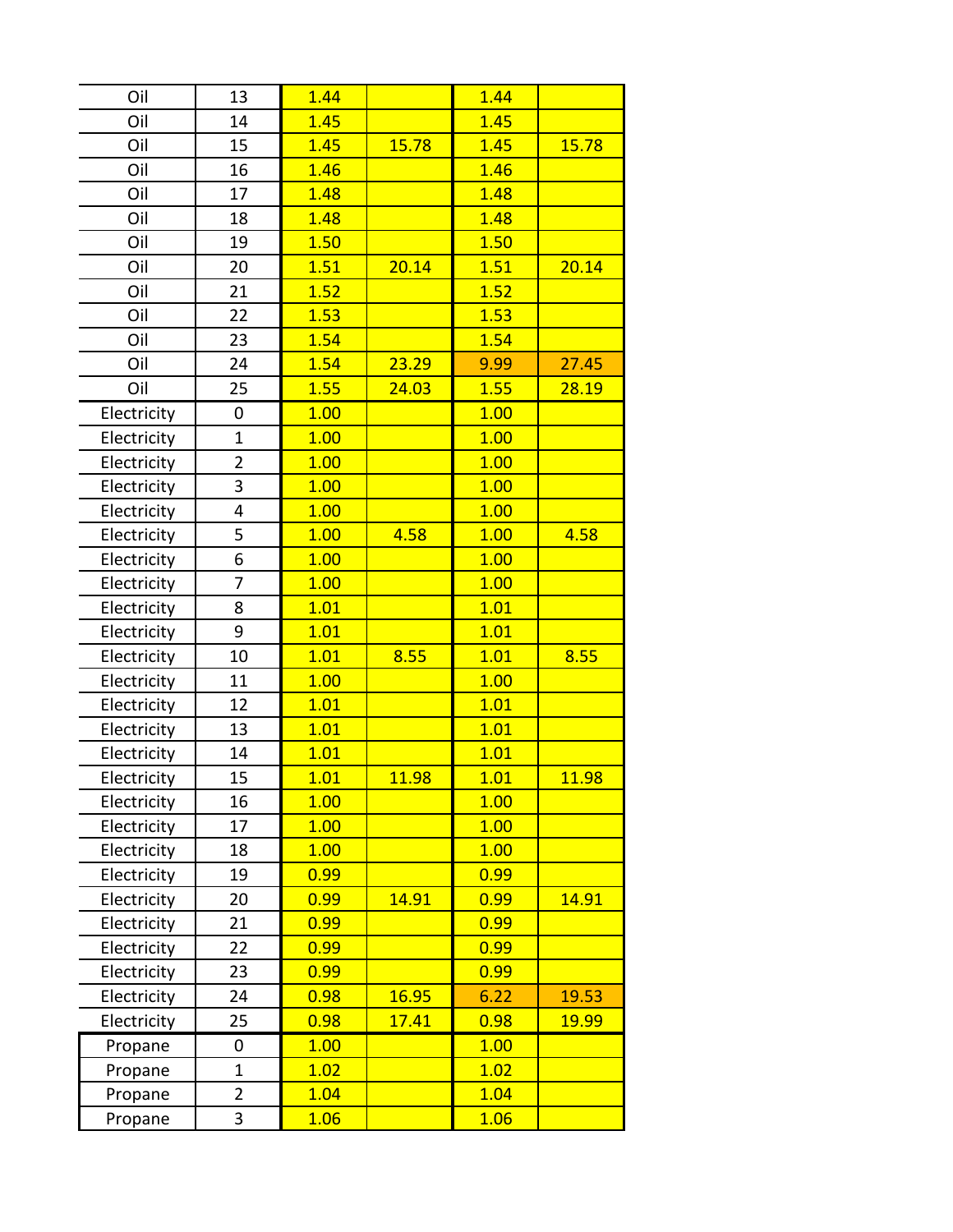| Propane | 4              | 1.09 |       | 1.09 |       |
|---------|----------------|------|-------|------|-------|
| Propane | 5              | 1.12 | 4.87  | 1.12 | 4.87  |
| Propane | 6              | 1.14 |       | 1.14 |       |
| Propane | 7              | 1.17 |       | 1.17 |       |
| Propane | 8              | 1.20 |       | 1.20 |       |
| Propane | 9              | 1.23 |       | 1.23 |       |
| Propane | 10             | 1.25 | 9.59  | 1.25 | 9.59  |
| Propane | 11             | 1.27 |       | 1.27 |       |
| Propane | 12             | 1.29 |       | 1.29 |       |
| Propane | 13             | 1.31 |       | 1.31 |       |
| Propane | 14             | 1.32 |       | 1.32 |       |
| Propane | 15             | 1.34 | 14.04 | 1.34 | 14.04 |
| Propane | 16             | 1.35 |       | 1.35 |       |
| Propane | 17             | 1.37 |       | 1.37 |       |
| Propane | 18             | 1.38 |       | 1.38 |       |
| Propane | 19             | 1.40 |       | 1.40 |       |
| Propane | 20             | 1.41 | 18.10 | 1.41 | 18.10 |
| Propane | 21             | 1.43 |       | 1.43 |       |
| Propane | 22             | 1.44 |       | 1.44 |       |
| Propane | 23             | 1.45 |       | 1.45 |       |
| Propane | 24             | 1.46 | 21.07 | 9.54 | 25.06 |
| Propane | 25             | 1.47 | 21.77 | 1.47 | 25.76 |
| Wood    | 0              | 1.00 |       | 1.00 |       |
| Wood    | 1              | 1.00 |       | 1.00 |       |
| Wood    | $\overline{2}$ | 1.00 |       | 1.00 |       |
| Wood    | 3              | 1.00 |       | 1.00 |       |
| Wood    | 4              | 1.00 |       | 1.00 |       |
| Wood    | 5              | 1.00 |       | 1.00 |       |
| Wood    | 6              | 1.00 |       | 1.00 |       |
| Wood    | 7              | 1.00 |       | 1.00 |       |
| Wood    | 8              | 1.00 |       | 1.00 |       |
| Wood    | 9              | 1.00 |       | 1.00 |       |
| Wood    | 10             | 1.00 | 8.53  | 1.00 | 8.53  |
| Wood    | 11             | 1.00 |       | 1.00 |       |
| Wood    | 12             | 1.00 |       | 1.00 |       |
| Wood    | 13             | 1.00 |       | 1.00 |       |
| Wood    | 14             | 1.00 |       | 1.00 |       |
| Wood    | 15             | 1.00 |       | 1.00 |       |
| Wood    | 16             | 1.00 |       | 1.00 |       |
| Wood    | 17             | 1.00 |       | 1.00 |       |
| Wood    | 18             | 1.00 |       | 1.00 |       |
| Wood    | 19             | 1.00 |       | 1.00 |       |
| Wood    | 20             | 1.00 | 14.88 | 1.00 | 14.88 |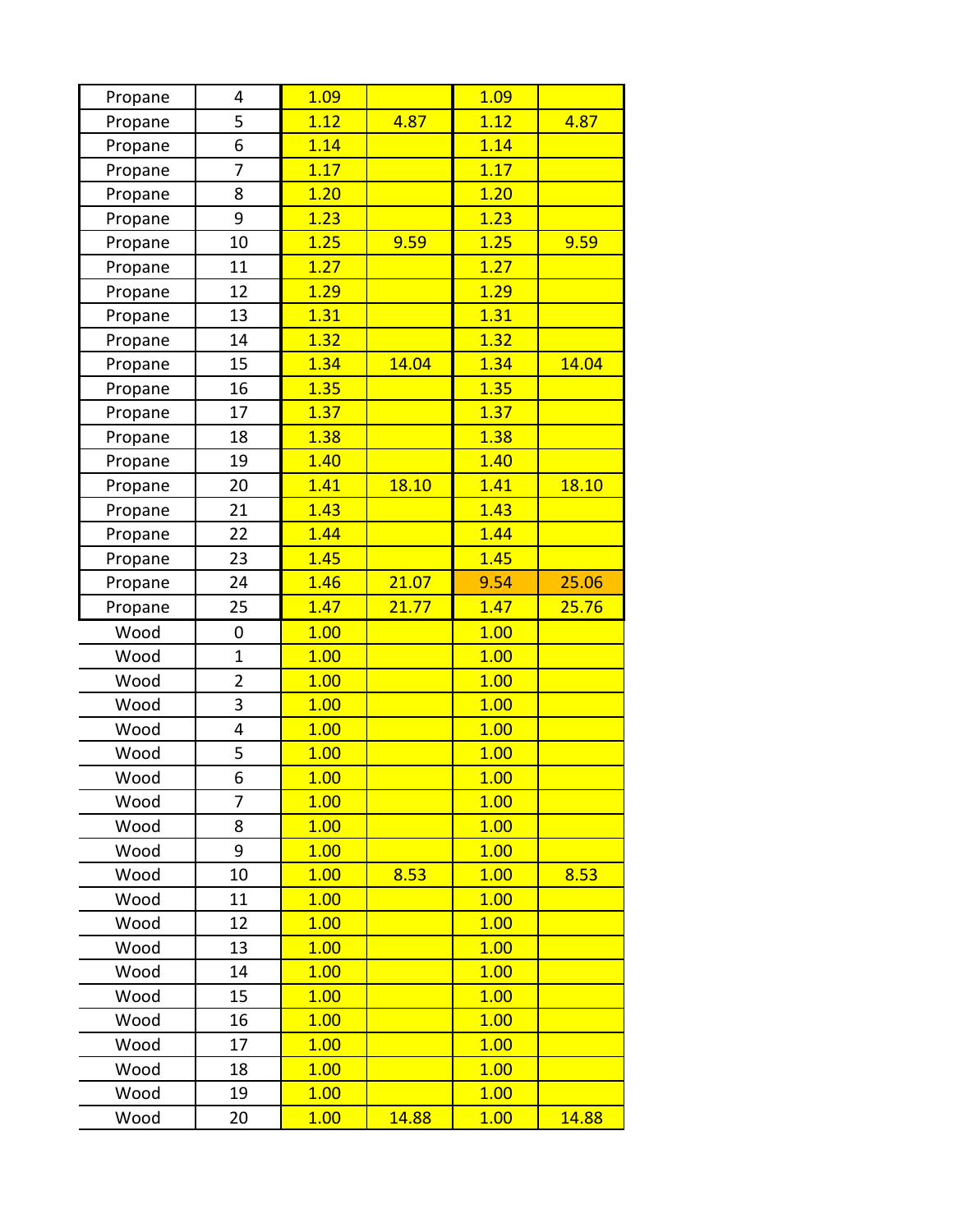| Wood     | 21             | 1.00 |       | 1.00 |       |
|----------|----------------|------|-------|------|-------|
| Wood     | 22             | 1.00 |       | 1.00 |       |
| Wood     | 23             | 1.00 |       | 1.00 |       |
| Wood     | 24             | 1.00 | 16.94 | 6.41 | 19.60 |
| Wood     | 25             | 1.00 | 17.41 | 1.00 | 20.07 |
| Coal     | 0              | 1.00 |       | 1.00 |       |
| Coal     | 1              | 1.02 |       | 1.02 |       |
| Coal     | $\overline{2}$ | 1.02 |       | 1.02 |       |
| Coal     | 3              | 1.02 |       | 1.02 |       |
| Coal     | 4              | 1.02 |       | 1.02 |       |
| Coal     | 5              | 1.02 | 4.67  | 1.02 | 4.67  |
| Coal     | 6              | 1.02 |       | 1.02 |       |
| Coal     | 7              | 1.02 |       | 1.02 |       |
| Coal     | 8              | 1.02 |       | 1.02 |       |
| Coal     | 9              | 1.02 |       | 1.02 |       |
| Coal     | 10             | 1.02 | 8.69  | 1.02 | 8.69  |
| Coal     | 11             | 1.01 |       | 1.01 |       |
| Coal     | 12             | 1.01 |       | 1.01 |       |
| Coal     | 13             | 1.01 |       | 1.01 |       |
| Coal     | 14             | 1.02 |       | 1.02 |       |
| Coal     | 15             | 1.02 | 12.15 | 1.02 | 12.15 |
| Coal     | 16             | 1.02 |       | 1.02 |       |
| Coal     | 17             | 1.02 |       | 1.02 |       |
| Coal     | 18             | 1.02 |       | 1.02 |       |
| Coal     | 19             | 1.03 |       | 1.03 |       |
| Coal     | 20             | 1.03 | 15.16 | 1.03 | 15.16 |
| Coal     | 21             | 1.03 |       | 1.03 |       |
| Coal     | 22             | 1.03 |       | 1.03 |       |
| Coal     | 23             | 1.03 |       | 1.03 |       |
| Coal     | 24             | 1.03 | 17.28 | 6.67 | 20.05 |
| Coal     | 25             | 1.03 | 17.77 | 1.03 | 20.54 |
| Kerosene | 0              | 1.00 |       | 1.00 |       |
| Kerosene | 1              | 1.05 |       | 1.05 |       |
| Kerosene | $\overline{2}$ | 1.14 |       | 1.14 |       |
| Kerosene | 3              | 1.21 |       | 1.21 |       |
| Kerosene | 4              | 1.27 |       | 1.27 |       |
| Kerosene | 5              | 1.31 | 5.46  | 1.31 | 5.46  |
| Kerosene | 6              | 1.33 |       | 1.33 |       |
| Kerosene | 7              | 1.36 |       | 1.36 |       |
| Kerosene | 8              | 1.37 |       | 1.37 |       |
| Kerosene | 9              | 1.39 |       | 1.39 |       |
| Kerosene | 10             | 1.41 | 10.88 | 1.41 | 10.88 |
| Kerosene | 11             | 1.42 |       | 1.42 |       |